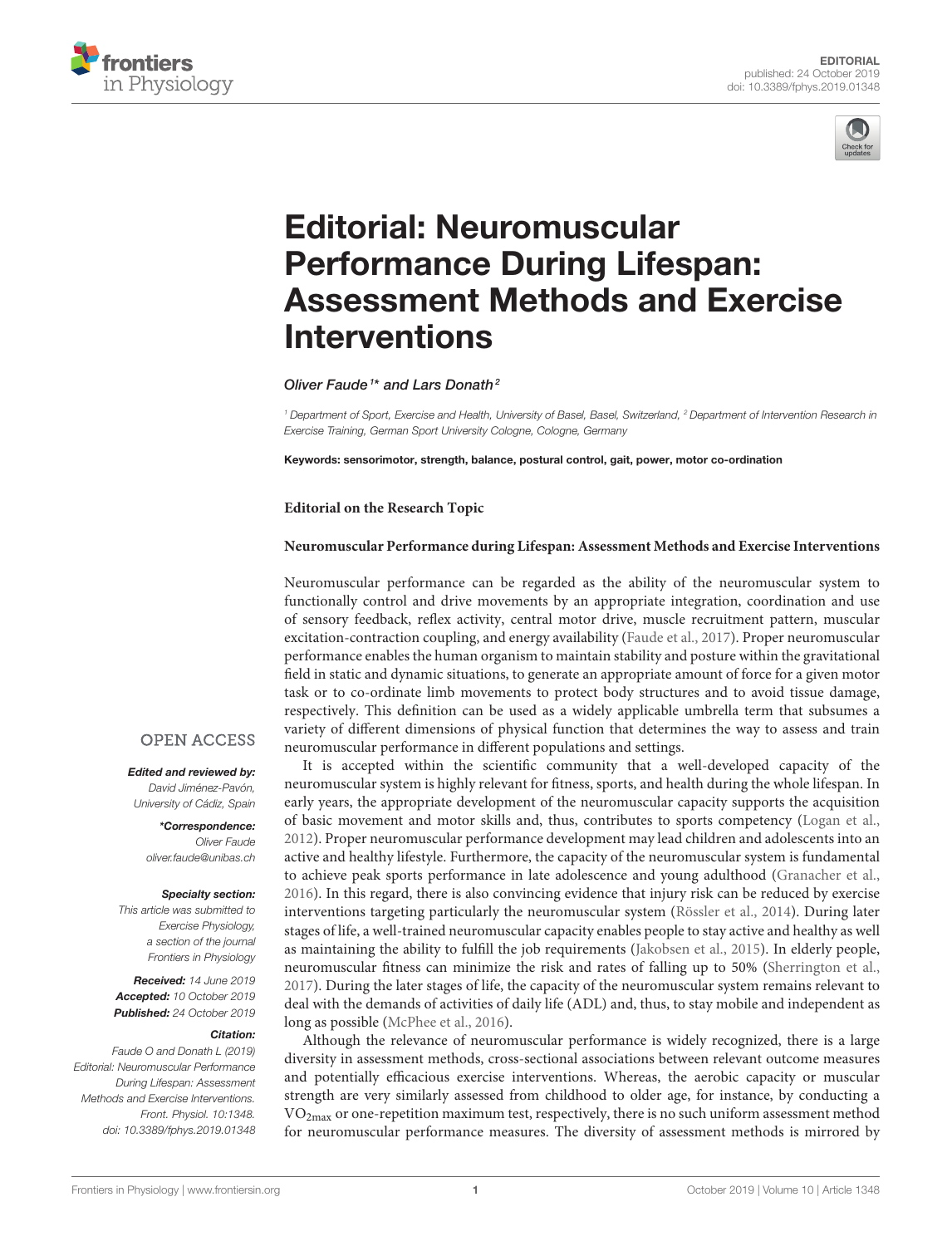a large heterogeneity of intervention approaches. This phenomenon might be attributed to an anticipated taskspecificity of neuromuscular co-ordination and adaptations with a lack of far transfer effects [\(Kümmel et al., 2016\)](#page-4-4). A valid comparison of neuromuscular performance during different stages of the lifespan is, therefore, challenging and remains difficult.

Against the aforementioned background, the main aim of our Research Topic entitled "Neuromuscular performance during lifespan: assessment methods and exercise interventions" was to compile original research articles, systematic reviews and metaanalyses on topics related to neuromuscular performance during lifespan from a cross-sectional and longitudinal perspective. The scientific articles cover "neuromuscular performance" as a broad concept referring to different assessment methods and exercise interventions targeting neuromuscular performance in mainly healthy populations of different ages during lifespan.

In total, 19 scientific articles from 109 authors were finally accepted for publication (for an overview see **[Table 1](#page-2-0)**). Of those, one article is an opinion paper, one a meta-analysis, one an open data set, and the remaining papers report original data. Thereof, 12 articles referred to data from cross-sectional studies and four studies applied longitudinal exercise training interventions. Seven articles referred to the neuromuscular domain of strength, strength-endurance, or muscular power, six dealt with gait or running analysis, four with balance and posture, and one with a general motor control topic and a methodological issue, each.

In the strength and power domain, [Kemmler et al.](https://doi.org/10.3389/fphys.2018.01524) report cross-sectional data of maximum isokinetic knee extension and flexion strength in 362 non-athletic male adults within an age range from 19 to 91 years. The authors found a small decrease in maximum isokinetic leg strength of 0.15% (knee extension) to 0.5% (knee flexion) per year up to the age of 50– 60 years and, thereafter an accelerated annual loss of about 1.3%. These results can be used as normative values for healthy male populations of different age groups and point toward the need for sarcopenia prophylaxis in men beginning in the 5th decade in order to address the accelerated muscle decline of advanced age. [Nikolaidis et al.](https://doi.org/10.3389/fphys.2018.01563) and [Franchi et al.](https://doi.org/10.3389/fphys.2019.00088) present normative data for specific athletic populations. [Franchi et al.](https://doi.org/10.3389/fphys.2019.00088) show maximal eccentric hamstring strength data of 170 competitive alpine skiers from the under-15 age group up to elite level skiers. The authors arrive at the conclusion that these data emphasize the relevance of considering maturation when interpreting eccentric hamstring strength data and that such data may support injury prevention approaches. [Nikolaidis et al.](https://doi.org/10.3389/fphys.2018.01563) analyzed force-velocity characteristics, muscle strength, and flexibility in female recreational marathon runners and their relationship with age, race time, and anthropometric characteristics. Although anaerobic power and neuromuscular fitness of female marathon runners are not directly linked to race performance, these findings may be useful for strength and conditioning coaches to monitor the training of athletes, particularly from a more general health-related physical fitness perspective. With regard to potential mechanisms for age-related changes in muscular power, [König et al.](https://doi.org/10.3389/fphys.2018.01345) examined triceps surae muscle strength and tendon stiffness in middle-aged (40–67 years old) compared to younger (18–30 years of age) healthy male adults. In a strength- and stiffness-matched sub-group, the authors analyzed drop jump performance. The authors conclude that "the reduced muscular power output during lower limb multi-joint tasks seen with aging may be due to age-related changes in motor task execution strategy rather than due to muscle weakness."

Acute intervention effects on strength-related outcomes were studied by [Barley et al.](https://doi.org/10.3389/fphys.2018.01562) as well as [Siebert et al..](https://doi.org/10.3389/fphys.2018.01148) [Barley et al.](https://doi.org/10.3389/fphys.2018.01562) reported that acute dehydration by 3.2% of body mass resulted in impaired muscle strength-endurance and increased fatigue perception in combat sports athletes. Markers of central and peripheral functioning were, however, not altered. [Siebert et al.](https://doi.org/10.3389/fphys.2018.01148) analyzed effects of multidimensional transversal loads around the calf on isometric force during plantar flexions. The results indicate that proprioception may be enhanced and muscle oscillations reduced, which may lead to improved performance. Whether compression garments may impact more complex sports performance remains elusive to date and could be interesting for further research.

[Micke et al.](https://doi.org/10.3389/fphys.2018.01719) conducted a randomized controlled trial on the effects of superimposed whole-body electromyostimulation training vs. traditional strength training on strength and power parameters in male sport students. The results indicate that the combination of dynamic exercises with whole-body electromyostimulation can be as effective as dynamic resistance training alone. A specific "add-on" effect of whole-body EMS cannot be generally assumed.

[Van Hooren et al.](https://doi.org/10.3389/fphys.2018.01934) submitted a highly interesting opinion paper (most viewed paper of this Research Topic as per June 2019) in which they propose a theoretical framework applying dynamical systems theory in order to improve human locomotion. They aimed at, for instance, maintaining gait stability or reducing injury risk. Human locomotion, thereby, can be regarded as a self-organized process based on various attractors on a macroscopic (walking, running), mesoscopic (joint coupling), and microscopic (neural activity and central pattern generators) level, respectively. This framework can serve as a theoretical model, which can be used for studying risk factor models for falls in seniors, for injury prevention in sports or the effectiveness of exercise interventions. Hamacher et al. [studied the effects of a number of potentially influencing](https://doi.org/10.3389/fphys.2018.01955) factors [health and pain status, fear of falling, depression, cognition performance, physical activity, proprioception (joint position sense), peripheral sensation, balance performance, and muscular fitness] on gait stability in 102 adults older than 65 years of age. The authors concluded that the ability to recover from small perturbations may be related to physical activity, peripheral sensation, and pain status. [Kluft et al.](https://doi.org/10.3389/fphys.2018.01419) observed that older adults do not necessarily select a certain motor strategy, which is associated with their physical abilities. They rather have an imprecise perception of their physical abilities during unexpected stepping down movements. It is of crucial interest to further evaluate whether this inappropriate selection of a motor strategy can explain accidental falls in older adults. In this line of reasoning, we previously proposed an agilitybased approach to study fall risk and prevention in older adults [\(Donath et al., 2016\)](#page-3-3). In this regard, [Lichtenstein et al.](https://doi.org/10.3389/fphys.2019.00044)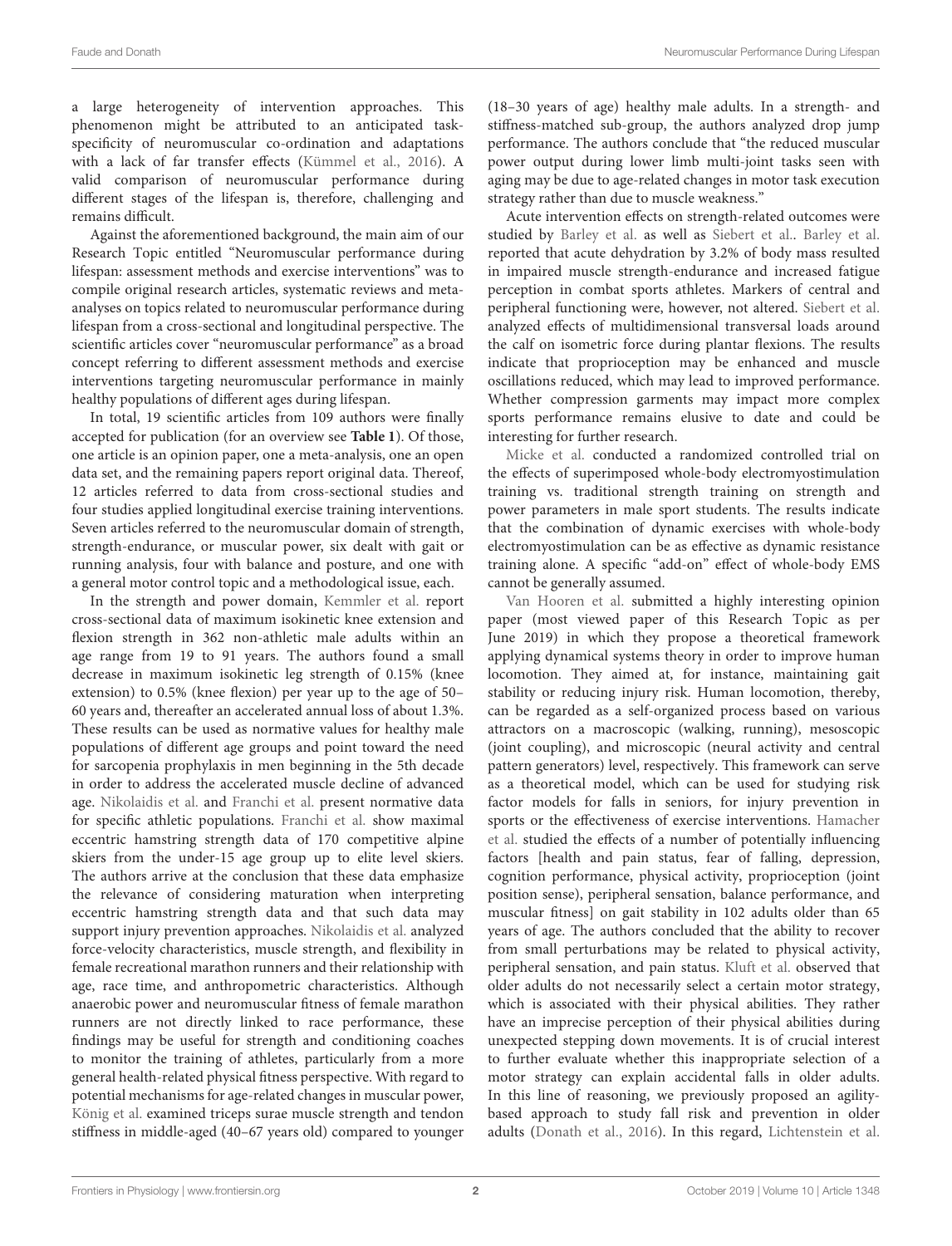<span id="page-2-0"></span>TABLE 1 | Overview of published research papers categorized by different domains of neuromuscular performance, population, sample size, and study design.

| Domain                                      | Population            | $N$ (Age)          | Design                 | <b>Authors</b>      |
|---------------------------------------------|-----------------------|--------------------|------------------------|---------------------|
| <b>STRENGTH, FORCE, AND POWER</b>           |                       |                    |                        |                     |
| Maximal eccentric hamstring strength        | Youth/elite skier     | 170 (14-22 years)  | X-sectional            | Franchi et al.      |
| Mechanical power output and jumping         | Adults                | 55 (18-67 years)   | X-sectional            | König et al.        |
| WB-EMS (leg power, jumps, and sprints)      | Young adults          | 19 (25 years)      | Intervention (8 weeks) | Micke et al.        |
| Transversal calf muscle loading             | Young adults          | 15 (26 years)      | X-sectional            | Siebert et al.      |
| Neuromuscular function and dehydration      | Youth combat athletes | 14 (25 years)      | X-Sectional            | Barley et al.       |
| Force-velocity and flexibility              | Female runner         | 33 (40 years)      | X-sectional            | Nikolaidis et al.   |
| Changes of maximal leg strength             | Adults to seniors     | 362 (19-91 years)  | X-sectional            | Kemmler et al.      |
| <b>GAIT, RUNNING, STEPPING, AND AGILITY</b> |                       |                    |                        |                     |
| Modular control of running                  | Adults                | 135 (30 years)     | Open Data Set          | Santuz et al.       |
| Walking based agility testing               | Seniors               | 66 (69 years)      | X-sectional            | Lichtenstein et al. |
| Stepping down motor strategies              | Seniors               | 21 (71 years)      | X-sectional            | Kluft et al.        |
| Sensor based attractor analyses             | Clinical seniors      | 43 (72 years)      | X-sectional            | Byrnes et al.       |
| Factors affecting gait stability            | Seniors               | 102 (72 years)     | X-sectional            | Hamacher et al.     |
| Systems theory and locomotion               |                       |                    | <b>Opinion Article</b> | Van Hooren et al.   |
| <b>BALANCE AND POSTURE</b>                  |                       |                    |                        |                     |
| Correlations between balance tasks          | Children to seniors   | 9,353 (6-93 years) | Meta-analysis          | Kiss et al.         |
| Reactive balance training                   | Adults                | 39 (24 years)      | Intervention (4 weeks) | Krause et al.       |
| Interference and balance task learning      | Adults                | 69 (25 years)      | Intervention (2 weeks) | Giboin et al.       |
| Athletic training and body perception       | Adolescents           | 67 (14-20 years)   | Intervention (6 years) | Ludwig et al.       |
| <b>OTHERS</b>                               |                       |                    |                        |                     |
| Force output and network dynamics           | Older adults          | 47 (55 years)      | X-sectional            | Gölz et al.         |
| Intermuscular coherence/EMG                 | Adults                | 18 (26 years)      | X-sectional            | Mohr et al.         |

WB-EMS, whole-body electromyostimulation.

evaluated the reliability and validity of a newly developed test parcour (ACE, Agility Challenge for the Elderly). The walkingbased ACE test and its sub-domains (stop and go, cutting, spatial orientation) differentially reflect cardiocirculatory and neuromuscular domains with cardiocirculatory fitness and gait speed contributing most to overall performance. The test, thus, can be useful for documenting changes due to exercise interventions in seniors.

[Santuz et al.](https://doi.org/10.3389/fphys.2018.01509) provided an open-access data set (available at Zenodo; doi: [10.5281/zenodo.1254380\)](https://doi.org/10.5281/zenodo.1254380) with EMG activities recorded during treadmill running in 135 healthy young adults of both genders. According to the authors, this data set (i) can be used as a prime source for expanding the representation of human motor control due to the large data set, (ii) it can support scientists from multiple disciplines (e.g., musculoskeletal modeling, robotics, neuroscience, sport science), and (iii) it can be used to train students and scientists with muscle synergy extraction methods.

[Byrnes et al.](https://doi.org/10.3389/fphys.2018.01095) analyzed the attractor variability and pattern for acceleration gait data in healthy adults compared to patients with symptomatic lumbar spinal stenosis. There was a difference in attractor patterns between healthy people and patients, but also a large variation in the attractor gait data within groups. Although the attractor used in this study reflects pathology, the variability is too large for a reliable application in this patient population.

The most viewed original article (June 2019) is a randomized controlled trial on the efficacy of reactive balance training as compared to conventional balance training on neuromuscular and kinematic parameters which are relevant with regard to fall risk. [Krause et al.](https://doi.org/10.3389/fphys.2018.01075) found enhanced reflex activity in the leg muscles and improved neuromuscular timing and accuracy in both groups, potentially resulting in more efficient segmental stabilization during fall risk situations. In perturbed situations, the effects were more pronounced and effect sizes larger in the group which performed reactive balance training, pointing toward a high specificity of balance training adaptations. Similarly, the results of [Giboin et al.](https://doi.org/10.3389/fphys.2018.01319) suggest that balance training adaptations are specific and transfer effects are unlikely. Within two different experiments, the authors observed that neither additional intra- nor intersession tasks interfere with the learning of a novel balance task. A meta-analysis of [Kiss et al.](https://doi.org/10.3389/fphys.2018.01366) compared the correlations between different types of balance performance (static, dynamic, proactive, and reactive) in healthy populations during lifespan. The authors observed merely small correlations between any type of balance performance, again indicating that balance is rather task-specific than a "general" ability. This result underpin the need of multiple tests or exercises for the assessment and training-induced changes of balance performance.

[Ludwig et al.](https://doi.org/10.3389/fphys.2018.01620) reported longitudinal data on the development of body posture over a 6-year period in 67 adolescents from age 14 to 20 years. A sub-group performed a specific posture training twice per week in addition to all other physical and sports activities. The results of this long-term longitudinal study suggest that "additional athletic training of 2 h per week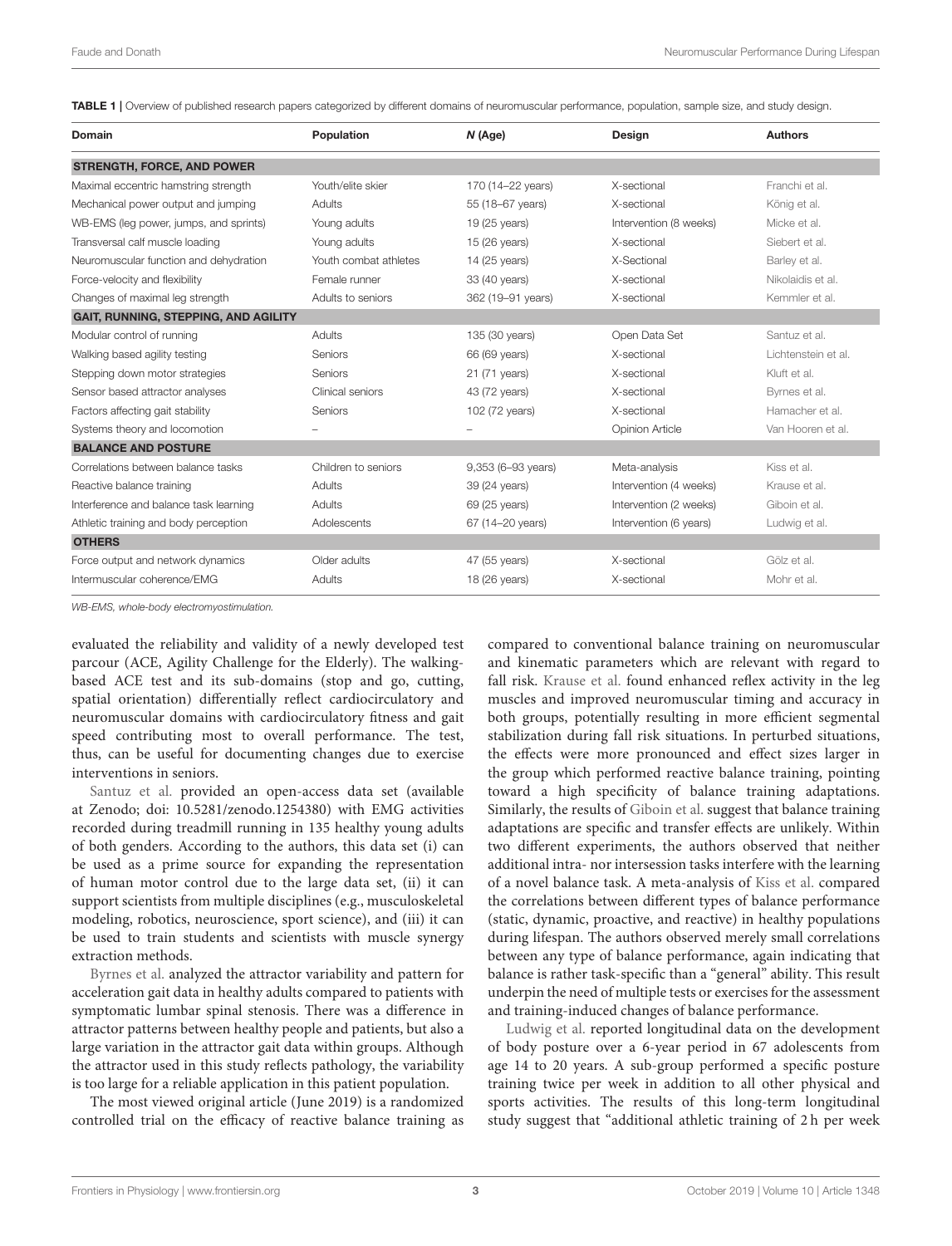including elements for improved body perception seems to have the potential to improve body posture in symptom free male adolescents and young adults."

Although it is well-known that continuous deliberate practice throughout lifespan leading to motor expertise can delay age-related deteriorations in motor skills, relatively little is known about underlying mechanisms. Whether acquired motor expertise leads to a higher initial status from which the agerelated decline starts or whether motor expertise results in qualitative differences in motor output and neural processing was the main research question of [Gölz et al.](https://doi.org/10.3389/fphys.2018.01540) A relevant topic from a healthy aging perspective. The authors studied the precision of fine motor control in experts compared to novices with regard to the execution of a dynamic force control task. The obtained results suggest that motor performance of experts is more precise, less variable, and more complex. This finding points toward a better performance and adapted organization of sensorimotor control.

Electromyographical (EMG) assessment of muscle activity can give important insight into the co-ordination and synchronization of muscles during human movements and, consequently, may enable an understanding of muscle performance. [Mohr et al.](https://doi.org/10.3389/fphys.2018.00566) evaluated whether the choice of electrode configuration (monopolar vs. bipolar) or amplifier technology (potential vs. current) have a relevant effect on intermuscular EMG coherence between two muscles (mm. vastus lateralis and medialis) during stable and unstable squatting. The authors indeed found large methodological differences that can explain inconsistencies, which were observed in the scientific literature and should be considered in future studies on muscle activity.

Beside aerobic capacity, a well-developed neuromuscular capacity can be considered a crucial motor performance domain across all age-groups at different performance levels and settings. Different entities refer to "neuromuscular capacity" ranging from strength, power, balance and gait to stepping, running, and agility performance. Numerous behavioral (e.g., postural sway, strength, power, jumping height) and mechanistical (e.g., EEG, EMG) methodological approaches have been developed to "parameterize" neuromuscular performance and capacity, respectively. Standard tools to measure those entities in a valid and reliable manner are highly required and need to be developed and justified based on the intended goals and intentions. The majority of the published papers of this Research Topic are of cross-sectional nature underpinning that walking, stepping and gait are specific motor tasks that involve different strategies on spinal and supra-spinal

# **REFERENCES**

- <span id="page-3-3"></span>Donath, L., van Dieën, J., and Faude, O. (2016). Exercise-based fall prevention in the elderly: what about agility? Sports Med. 46, 143–149. doi: [10.1007/s40279-015-0389-5](https://doi.org/10.1007/s40279-015-0389-5)
- <span id="page-3-0"></span>Faude, O., Rössler, R., Petushek, E. J., Roth, R., Zahner, L., and Donath, L. (2017). Neuromuscular adaptations to multimodal injury prevention programs in youth sports: a systematic review with meta-analysis of randomized controlled trials. Front. Physiol. 8:791. doi: [10.3389/fphys.2017.00791](https://doi.org/10.3389/fphys.2017.00791)

level. To explain the large variability and specificity of these complex motor tasks theoretical frameworks and one data set have been published. Established behavioral surrogates have been linked with physical and sports performance as well as fall risk and were investigated in both cross-sectional and longitudinal study designs: thereby, for example, the association between performance and dehydration, eccentric strength and maturation, athletic training and body perception, mechanical power and jumping performance, strength and transversal calf muscle load, force velocity and flexibility as well as agility, and neuromuscular performance have been found to be interesting to investigate more detailed. Few studies investigated neuromuscular interventions. Unfortunately, most of these studies lasted <8 weeks. Although interventional studies are methodologically challenging, more studies over longer period of time (e.g., 1 year) are mandatorily needed. This is particularly important as we justify task-specific neuromuscular adaptations mostly based on short time frames of around 12 weeks or less. However, based on more than 9,000 included subjects within the meta-analyses and more than 1,000 investigated subjects within the original papers, the relevance of neuromuscular performance investigated from different perspectives using different approaches across all age groups can be considered very high. The findings of this Research Topic emphasize that neuromuscular motor performance tasks from upright standing to downhill skiing are complex and specific tasks that reflect different neuromuscular requirements. Keeping the different measured or targeted entities of "neuromuscular performance" in mind, it appears challenging to derive gold standard tests to assess neuromuscular performance in general, based on the available papers of this Research Topic. It remains still difficult to compare several tools used in different papers to assess neuromuscular performance as generalizable physical capacity. Future research still needs to rationalize and conceptualize, which outcome needs to be tested and trained in the light of the population, setting, and intended goals. This information should than have impact on interventional study designs that could also focus on primary (hard) endpoints such as fall, disease, mortality, performance, maturation, and aging. These findings should then be incorporated into modeling frameworks that could provide a more holistic and integrative understanding of complex neuromuscular motor tasks.

# AUTHOR CONTRIBUTIONS

All authors listed have made a substantial, direct and intellectual contribution to the work, and approved it for publication.

- <span id="page-3-1"></span>Granacher, U., Lesinski, M., Büsch, D., Muehlbauer, T., Prieske, O., Puta, C., et al. (2016). Effects of resistance training in youth athletes on muscular fitness and athletic performance: a conceptual model for longterm athlete development. Front. Physiol. [7:164. doi: 10.3389/fphys.2016.](https://doi.org/10.3389/fphys.2016.00164) 00164
- <span id="page-3-2"></span>Jakobsen, M. D., Sundstrup, E., Brandt, M., Jay, K., Aagaard, P., and Andersen, L. L. (2015). Physical exercise at the workplace prevents deterioration of work ability among healthcare workers: cluster randomized controlled trial. BMC Public Health 15:1174. doi: [10.1186/s12889-015-2448-0](https://doi.org/10.1186/s12889-015-2448-0)